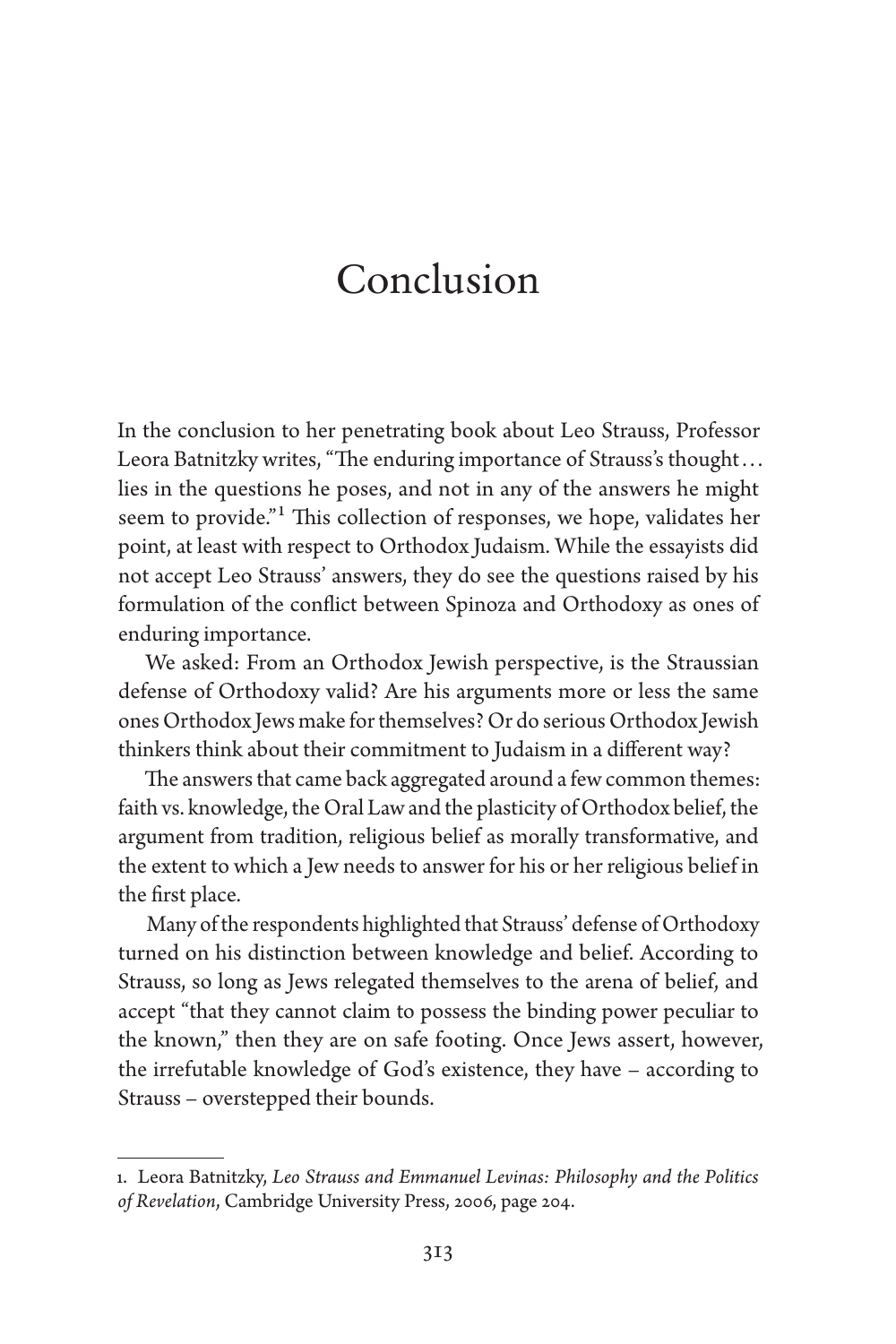Some contributors accept Strauss' distinction between belief and knowledge but disagree with his claim that Judaism rests on belief alone. Jack Abramowitz, with an assist from Plato's *Meno*, argues that Orthodoxy does claim to know (and not merely believe) its core tenets, even if the attainment of this knowledge is the province of a select few. He writes that belief is "a way station on a turnpike whose ultimate destination is knowledge.... Our goal is to know, not just to believe." For Abramowitz, belief and knowledge are not contradictory, but rather are two points on the same continuum.

Along these lines, and within the writings of Maimonides specifically, Shmuel Phillips develops the view that Judaism seeks objective knowledge as its goal, even if that knowledge is the product of a lifetime of intellectual effort and character refinement. Knowledge is, to some extent, subjective, but such subjectivity does not mean there is no way to differentiate truth from falsehood. Rather, "such subjective influence can be diminished, though not entirely removed, by a lifetime of balancing character traits and training the intellect, primarily through study of the Oral Law." Engaging in character refinement is not merely an exercise in good manners, and Torah study is not merely an intellectual pursuit. These endeavors allow someone to achieve truth and knowledge – rather than just belief: "Maimonides maintains that a rigorous curriculum of character development and intellectual training can gradually elevate the human mind from the realm of subjectivity, and provide a person with a degree of objective knowledge as to religious and philosophical truths."

In contrast, Ari Kahn rejects the premise of Strauss' defense, arguing that the distinction between knowledge and belief is the product of later vintage. Medievalists like Maimonides and the *Sefer Ha-Chinuch*, and even moderns like Rabbi Joseph B. Soloveitchik, did not necessarily see daylight between the terms "knowledge" and "belief " (*yediah* and *emunah*); rather the terms are interchangeable and nearly synonymous. Therefore, Kahn challenges the absolute root of Strauss' formulation, questioning why we should accept the modern dichotomy between these two terms in the first place.

Phillips and Kahn therefore appear to disagree about Maimonides' perspective on the relationship between belief and knowledge. Phillips seems to argue, like Abramowitz, that belief is a rest stop to the ultimate destination, which is knowledge. In contrast, Kahn quotes from Rabbi Soloveitchik: "I am convinced therefore that Maimonides did not mean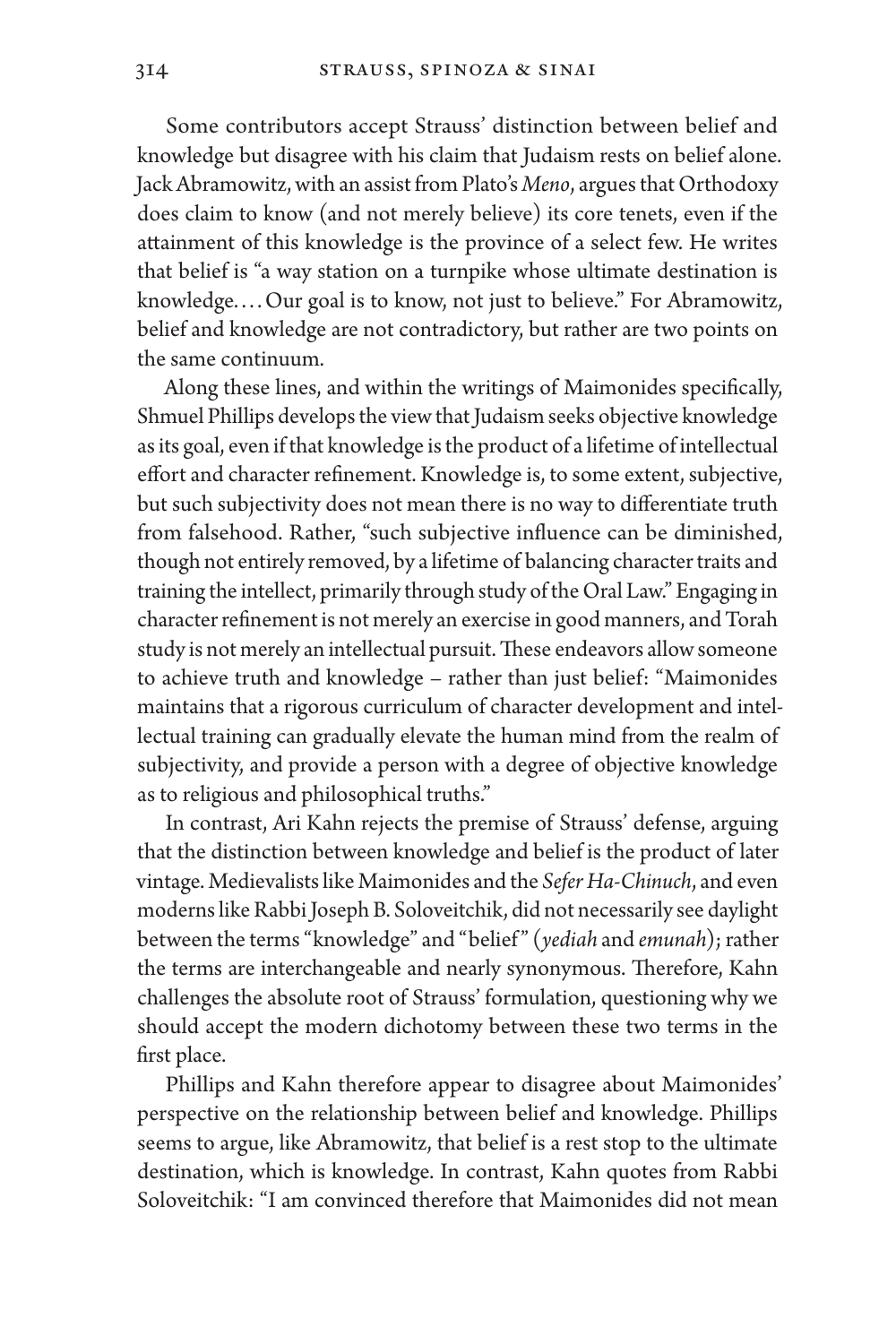that every Jew had to become a philosopher or, in modern parlance, a theologian." The term "to know" (*leida*) does not mean philosophical certitude, but rather speaks to one's religious experience; quoting again from Rabbi Soloveitchik: "our conviction of the existence of God should become a constant and continuous awareness of the reality of God, a level of consciousness never marred by inattention."

Kahn, at the end of his essay, opens a line of argument that runs through a number of the contributions: within the canon of traditional Jewish texts, there are a wide range of legitimate views that can be used to construct a worldview that maintains the integrity of Orthodox Judaism without having to abandon what we, as moderns, know; the Jewish tradition from Scripture, Talmud, Midrash, philosophy, Zohar, and onward, is so robust, that a wide range of philosophical and scientific claims can find support within the canon of legitimate sources and readings.

Gil Student also raises the question of whether faith is superior to knowledge or whether knowledge is superior to faith. The *Sefer Ha-Chinuch* argues that knowledge (the ability to prove God's existence) is superior to faith, while the *Kuzari* argues the opposite: a belief that does not require external philosophical support is superior to one that does.

Running through these contributions we see two interpretations of "knowledge" (*daat*). The Greek view of knowledge tends to be that which can be rationally and logically proven. This definition of *daat* was accepted by towering Jewish figures such as Maimonides (at least in a simple reading) and *Sefer Ha-Chinuch*. However, other authorities have argued that the proper Jewish understanding of *daat* does not lie purely in the intellectual domain, but rather in the relational and experiential plane (Nachmanides, Rabbi Soloveitchik).

Paul Franks also offers a meditation on the status of knowledge in Judaism, locating in the I–Thou relationship of the commandments an important type of knowledge. He writes that someone "who is involved in an I–Thou relationship can have *knowledge* of that relationship and at least some of its features – knowledge that is both non-observational and that involves the commitment of the will. Whatever exactly knowledge requires, it is not demonstrative certainty. If so, then, contrary to Strauss, traditional Jewish faith is not merely an irrefutable 'act of will'; it is will-involving knowledge."

Josh Golding's essay is unique for at least two reasons. First, he offers a working definition of Judaism (which is perhaps an exercise many of us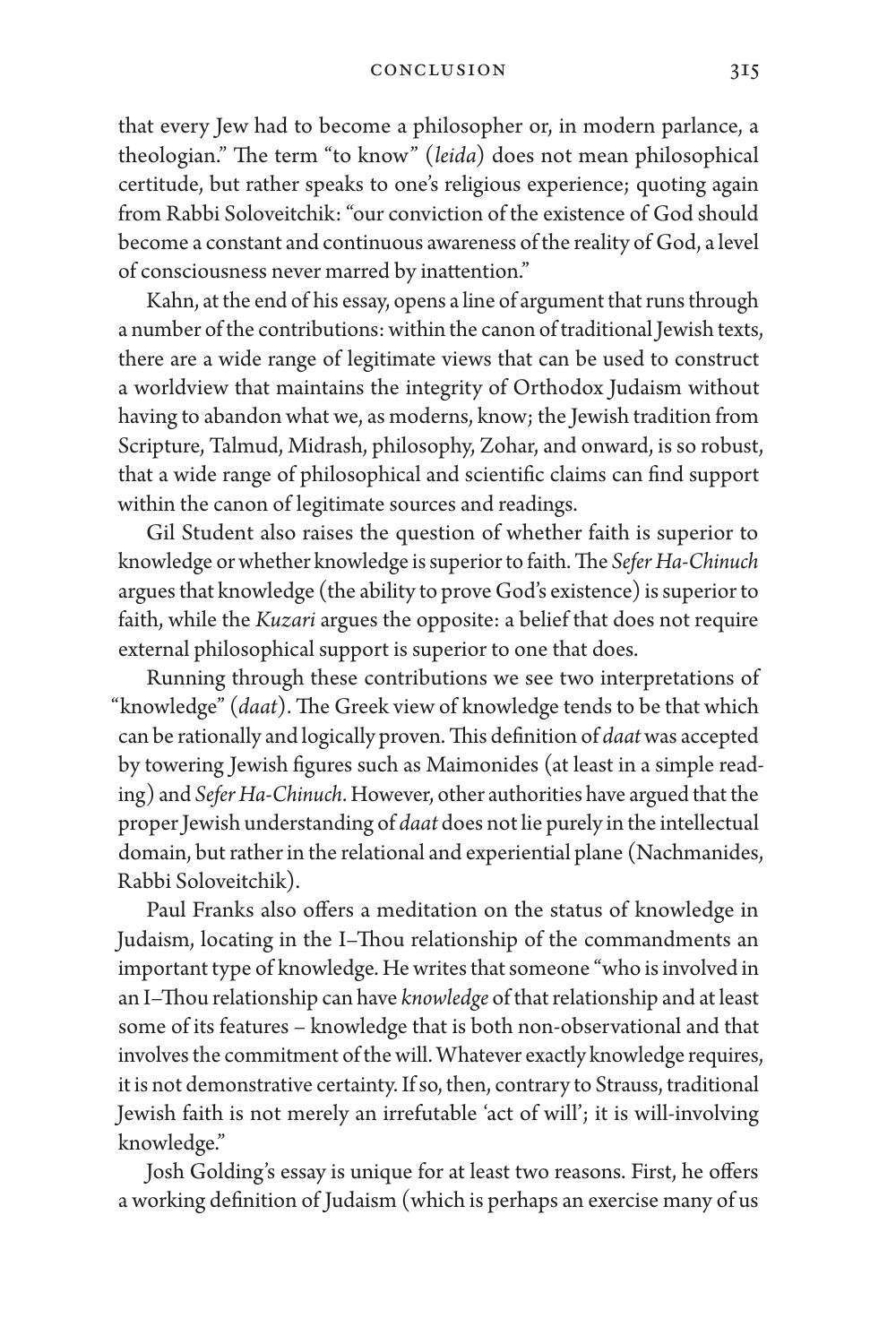should engage in, at least once). His definition in part reads as follows: "'Judaism' is that religion or way of life which affirms as true the 'traditional Jewish understanding of Tanach.' In turn, the 'traditional Jewish understanding of Tanach' runs as follows: The Torah of Moses is God-given, it is an accurate and true record of historical events that happened to the Jewish people, and it represents the divine will for how the people of Israel should act."

Second, he argues that Spinoza and/or Strauss ignored the following seven considerations: (1) The Oral Tradition as a basis for religious commitment, (2) faith – or in Hebrew, *emunah* – which interestingly Golding defines as a stance that "goes beyond reason or rational considerations,"  $(3)$  appreciation of Judaism's strength and beauty,  $(4)$  the argument from tradition, or the "Legacy Argument,"  $(5)$  the argument from rationalism, (6) the appeal to religious experience, and  $(7)$  a pragmatic justification of religious commitment, modeled along the lines of Pascal's Wager.

Alec Goldstein rejects Pascal's Wager, quoting from William James: "Surely Pascal's own personal belief in masses and holy water had far other springs; and this celebrated page of his is but an argument for others, a last desperate snatch at a weapon against the hardness of the unbelieving heart." While Golding combines the Jamesian pragmatic approach together with Pascal's Wager, Goldstein presents the Wager as quite limited, arguing that Pascal's faith emerged from the mysterious Night of Fire. Golding, in personal communication with the editors, responded that Goldstein's chosen quote represents James' initial thinking, but James himself ultimately proposed a pragmatic justification of faith that is not too distant from Pascal's approach.

Sam Lebens raises another objection to Pascal's Wager, namely that the choice is not between non-belief and belief, but between non-belief and Judaism, Catholicism, Islam, Hinduism, and any other belief system: "It's not a coin-toss, it's more like the roll of a many-sided die." Therefore he argues that people should limit their consideration set to live options, and for the Jewish Undecided, the only two options worthy of consideration – barring extraordinary evidence to the contrary – are non-observance and Judaism. For most Jews, converting to Christianity or Islam just isn't realistic.

He also notes that even this limited version of the Wager cannot overcome the objection that belief might be "ridiculous." To counter this, he not only defends mysticism from detraction and misinterpretation, but also shows why mysticism is necessary: "logic and language themselves point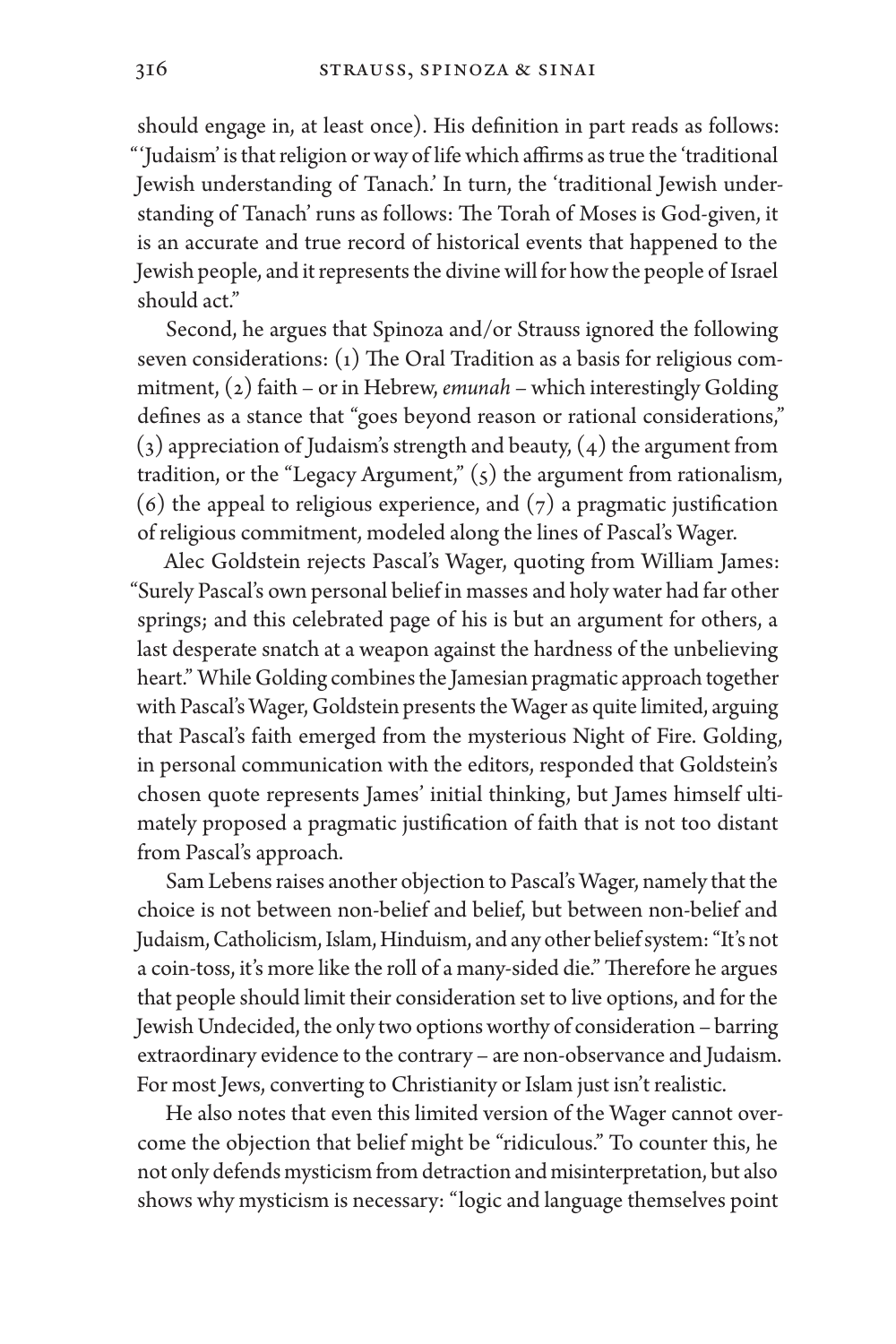to their own limitations. You try your hardest to draw, in language, using logic, a picture of how language works, but, in so doing, you realize the limitations of language and logic. You'll realize that there are things beyond the limits of language, which you might experience somehow, but which you cannot discursively describe." In other words, he creates space and argues for the necessity of mysticism, and quotes the Izhbitzer's distinction between *daat*, which refers to tangible knowledge that can be seen with the eyes or touched with the hands, and *binat ha-lev*, or "intuition," things that can be known even if they can't be proven.

The difference between knowledge and intuition is present in other papers as well. Jeremy Kagan also defends intuition as a valid source of knowledge (though he uses the word *daat* to refer to "intuition" where for Lebens *daat* refers to tangible knowledge). Kagan writes, "Before our capacity for abstraction developed and we gained the ability to clearly and distinctly grasp pure ideas, we retained in the act of thinking an awareness of the emerging intuition behind any given thought. We therefore perceived ideas as a handle on something essentially incomprehensible."

Similar to the distinction between knowledge and intuition, Alec Goldstein asks what causes people to "convert" which he defines as "someone's metaphysical beliefs are fundamentally altered – beliefs about God, the origin of the universe, and Providence." He argues that rational argumentation will often not be persuasive, and that the first move towards belief is "a move of pre-philosophy."

Another major topic in the collection is the role of the Oral Law. Josh I. Weinstein adopts something very similar to Golding's first argument, namely that the Oral Tradition is a source of knowledge. Weinstein observes that Strauss' decision to remain a non-participant in the thought world of the Oral Law and talmudic interpretation led him to construct a straw man Orthodoxy quite different from the one that Orthodox Jews actually inhabit: "Strauss seems to have identified real Jewish knowledge – the kind he found lacking from his home – not with talmudic, halachic, midrashic, or kabbalistic Judaism, but quite specifically with Jewish philosophy narrowly understood."

Meir Triebitz continues the discussion of the role of the Oral Law in his essay, arguing that Spinoza's attempt to narrow the scope of knowledge exclusively to universal and ahistorical truths fails to account for the unique kind of knowledge that emerges from a living tradition of interpretation. This tradition, the Oral Law, was "embedded in the Bible itself at the time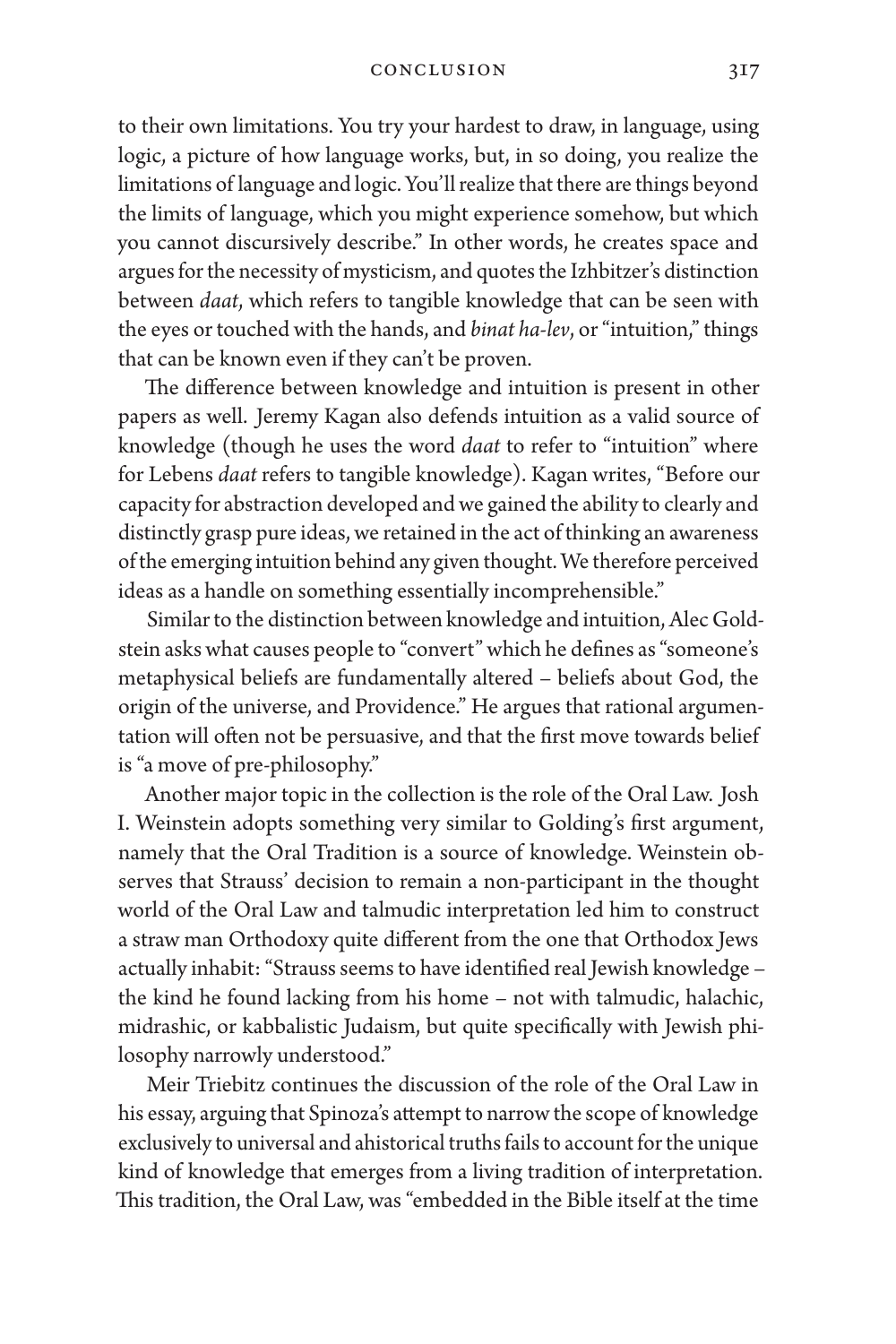of Revelation" and the study of this tradition is not a rote, mechanical act, but a creative one: "If by 'tradition' we mean the mere transmission of laws and stories, then we haven't provided any reason to reject Spinoza's critique; each generation is merely preserving a set of lifeless historical artifacts and nothing more. If, however, tradition implies an evolving hermeneutical process generated by reason and interpretation, then we will have uncovered the ontological truth of the creative dimension of self-identity and national consciousness. This creativity, self-awareness, and nationhood is entirely unaccounted for in Spinoza's world view." Engaging in the creative process of the Oral Tradition is itself a source of knowledge.

Jeremy Kagan, based on his studies with Rabbi Moshe Shapira, points out that every civilization has its own assumptions on how to perceive truth and humanity's relation to truth. Strauss and Spinoza based their writings on Greek assumptions about civilization and humanity. Aristotle fundamentally views man as primarily a thinker, while the Bible views man primarily as a worshiper (a priest). As moderns, we don't always realize that we have internalized the Greek assumptions, elevating the value of the intellect at the expense of Torah's emphasis of worship and devotion. Knowledge, for Greeks, is abstract and impersonal, but for Judaism *daat* "refers to understanding that is completely integrated into the self of the person." Knowledge in Judaism is not abstract, but intimately personal. Knowledge is not outward-facing, but inward-facing.

In other words, Kagan argues that there are crippling limitations in being an intellectual. Strauss' question presumed that *emunah* was a matter of working out the logic sufficiently. Like the person who says a miracle could make them a believer, Strauss' question required, in order to vindicate *emunah*, someone to tip the scales away from the axioms of modernity and towards the axioms of Judaism. But according to Kagan, that impulse is actually a mistake. It sets up the issue in a way that already tilts the playing field towards a Western conception of reason and intellect to adjudicate the issue. We can't think our way to the truth because the truth is coming from a different and deeper dimension of existence. Therefore, Kagan pivots from *emunah* as an abstract idea one merely thinks to *emunah* as an experience in which one participates: "Strauss' 'binding power' refers to the sense of externally grounded necessity inherent in a logical deduction. The Torah allows us to go beyond this. With Torah one can 'be' the veracity of God's existence, where it is inextricably bound up in our experience of being – the gateway to God, Who is the ground of all being."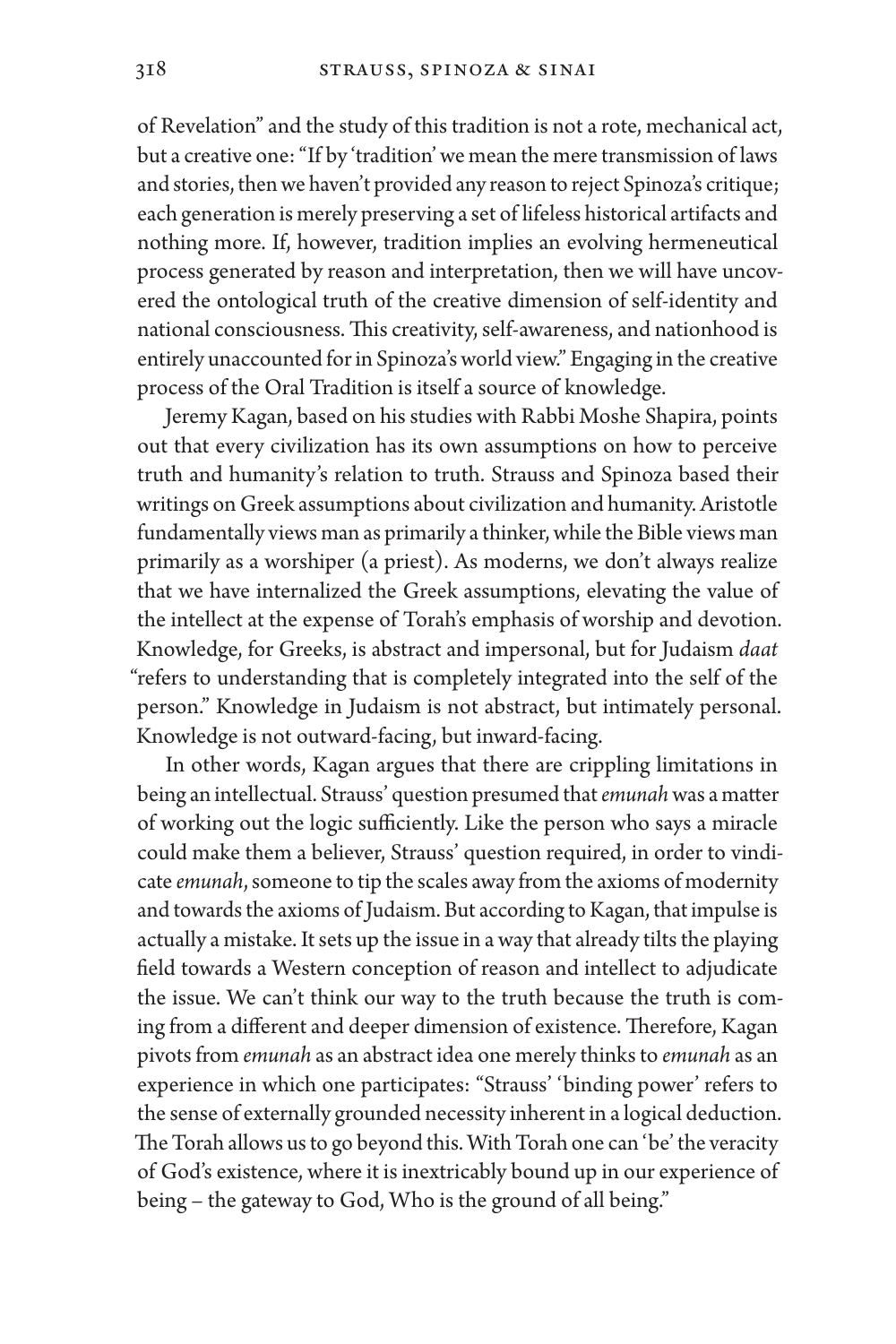Through our participation in Torah and *mitzvot*, we can *be* the truth, to the extent we participate in God's existence. This also explains why Judaism links character and intellect in a way that is not intuitive coming from the West. If a person is seeking the truth in the sciences, why would any kind of personal immorality impact his intellectual progress? But with the truth of *emunah*, immorality *does* detract from attaining the truth because the problem is one of participating in the existence of God and not simply a matter of intellectual comprehension.

Returning to the tension between faith and philosophy, Gil Student quotes two responses. First, Rabbi Joseph Soloveitchik (the *Beit Ha-Levi*), great-grandfather of the namesake associated with Yeshiva University, points out that belief is not something that can be achieved through rebuke or demonstration: "Man lacks the ability to vanquish disbelief. We cannot transmit faith to another, or cure him of his heresy. No amount of argumentation can bring another to faith, because every logical argument, every philosophical proof, can take a person only so far, at which point he needs faith." This view, however, gets us no further than Van Inwagen and Plantinga, who defended belief as valid, but who do not go on offense to argue why people should believe.

Student's second argument is from Rabbi Tzvi Hirsch Kalischer, who argues that philosophy has value ("Faith without inquiry lacks depth") but at the same time, "Philosophy is entirely man-made, which means it is subject to human frailty." There are no pure Cartesians, Kantians, or Hegelians today – their thoughts have been refined, rejected, or superseded – though their methods of thinking contribute enduring value: "Rabbi Kalischer does not wield this argument about the 'shifting sands' of philosophy against the philosophic endeavor itself, which he embraces. Rather, he uses it as a caution against certainty. No argument, no approach can yield conclusive results. The history of philosophy demonstrates that amply." An analogy can be drawn to science as well: while Michelangelo, Galileo, and Newton contributed to science, would anybody agree to have invasive surgery based on such theories?

Another group of authors make the case that the axioms of belief in God are, in fact, superior to those of non-belief. For example, Eliezer Zobin argues that the axioms of belief are necessary because they are the only way to talk about anything having meaning in the first place. In an innovative reading of Maimonides, Zobin points out that the opening passage of the *Mishneh Torah* "employs no philosophical reasoning or scientific proof for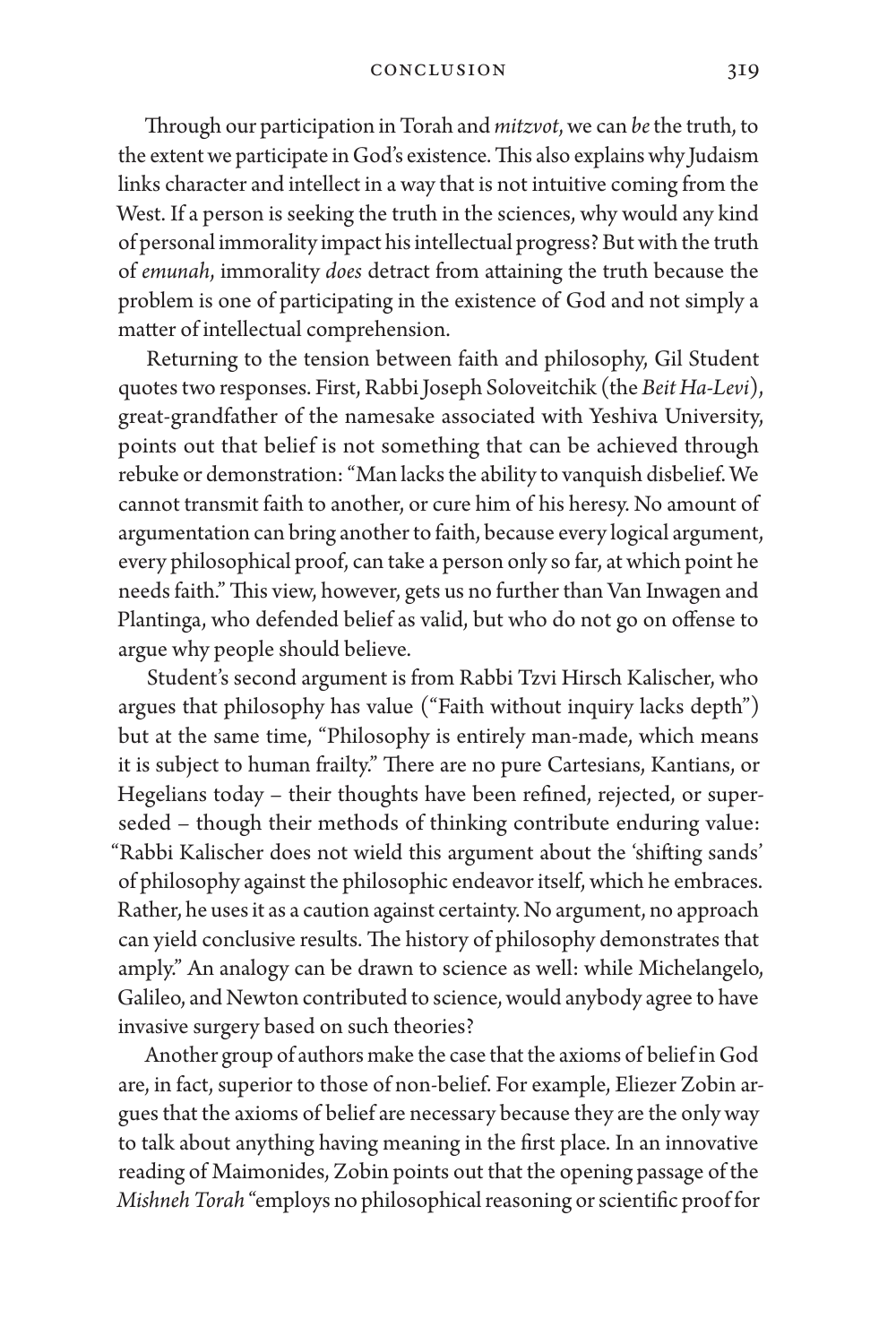God's existence; rather it simply proclaims that God is 'the foundation of all foundations, the pillar of all wisdom.' Maimonides. . . is asserting that before all wisdom, all knowledge and understanding of the world – be it inductive or deductive logic, science, or morality – there rests an axiom upon which all attempts to make sense of existence rest. That there is an assumption needed to be adopted to even allow one to simply think and reason: That there is a First Being, and that all of reality emerges from Him. Only after stating faith in God as the most basic axiom of all, does Maimonides then delve into a philosophical, scientific discussion of faith."

Avraham Edelstein takes Spinoza head on and argues Spinoza's philosophy is profoundly flawed. According to Edelstein, Spinoza adopted a determinism that was so enveloping that even one's thoughts could not be freely exercised; in Spinoza's words, "In the Mind there is no absolute, or free, will, but the Mind is determined to will this or that by a cause that is also determined by another, and this again by another, and so to infinity." It is true that there is an extremely small minority of religious thinkers who deny free will – the heavy majority accepts free will as a fundamental religious doctrine.<sup>2</sup> Even from a non-religious perspective, the idea that people are incapable of changing, developing, or evolving – as an act of their own volition – is alien and distasteful. The idea that people have the ability to make intentional change is at the core of religion, psychology, and many other disciplines.

Moshe Koppel draws a crucial distinction between trivial and nontrivial beliefs, and in doing so takes on Bertrand Russell. For example, while it might be possible that a tiny teapot is orbiting the moon, believing in such a thing has no consequence for our lives beyond that particular – and particularly trivial – fact. Belief in God, however, is the opposite of trivial. It potentially transforms a life of nihilism into a life of meaning and purpose. Though Koppel does not use this as an example, it is no coincidence that Abraham, the first monotheist (or at least the first in an unbroken chain of monotheists), is also the Jewish paragon of *chesed* – love, kindness, and loyalty. Belief in God is – or at least is supposed to be – transformative and morally enriching. Simi Peters writes something similar, namely that a proposition can be "theoretically perfect, but morally void; technically true, it tells us nothing worth knowing."

Alec Goldstein makes a forthright case for the validity of personal

<sup>2.</sup> See, e.g., Rabbi Netanel Wiederblank, *Illuminating Jewish Thought* II, p. 85.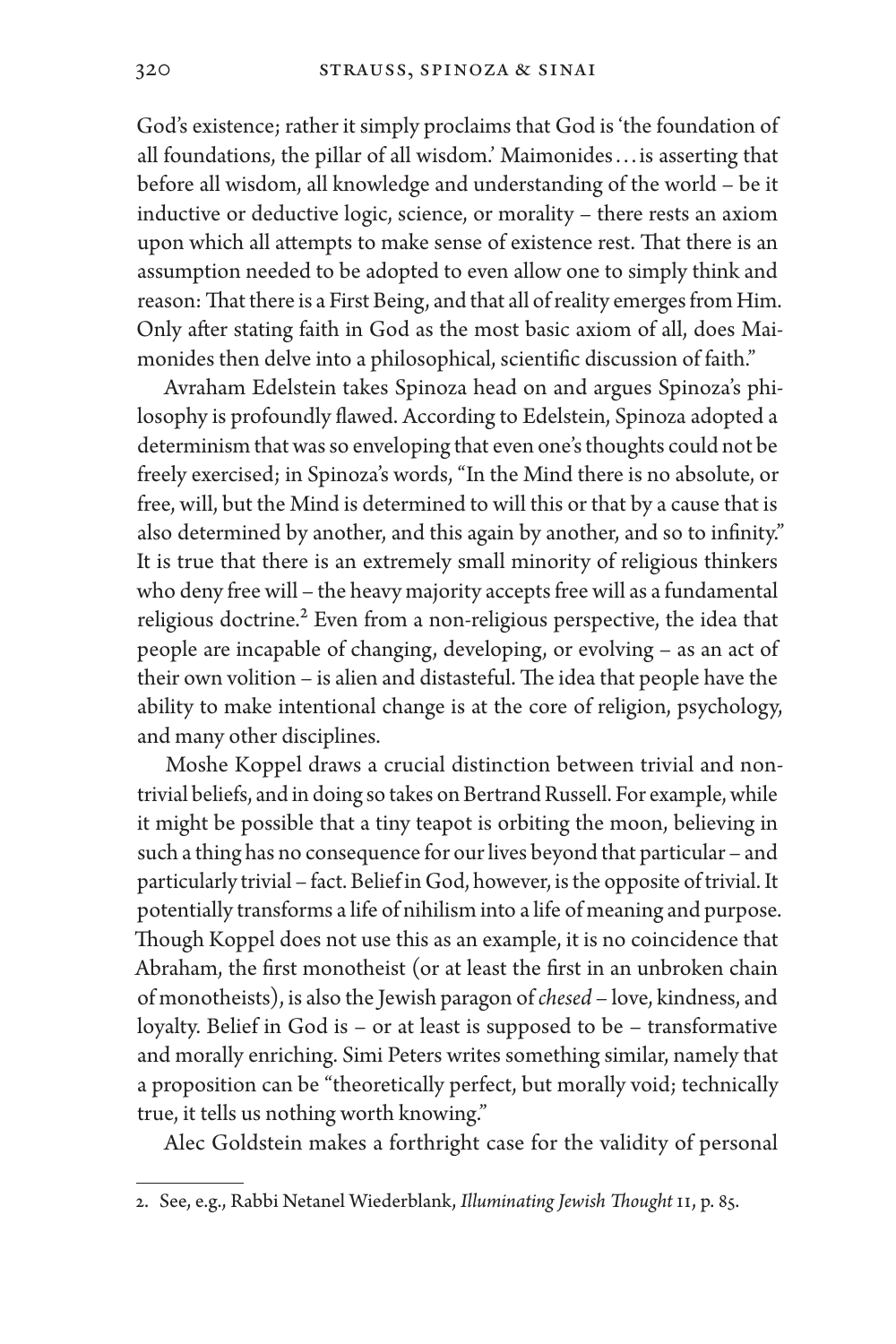religious experience (which was also touched on by Josh Golding in his sixth argument). There is an asymmetry, because many people teach about the existence of God through classical and medieval formal proofs, but many people convert, not through didactic proofs but through a personal encounter.<sup>3</sup> He quotes from Pareto: "Logically, one ought first to believe in a given religion and then in the efficacy of its rites, the efficacy, logically, being the consequence of the belief. Logically, it is absurd to offer a prayer unless there is someone to hearken to it. But non-logical conduct is derived by a precisely reverse process. There is first an instinctive belief in the efficacy of the rite, then an 'explanation' of the belief is desired, then it is found in religion."

The first-hand religious encounter is persuasive, so much so that for people who have had them, they are undeniable. For those who have not had compelling personal religious experiences, Goldstein argues that there is less reason to be skeptical of them than is commonly believed.

Goldstein and Golding do not devote significant space to exploring how someone can come to such religious experiences. Eliezer Zobin starts to fill in that gap by advancing a concept of *yediah atzmit*: "Chasidic thought therefore advocates for a person to engage in self-contemplation, an almost mystical experience in which one immerses oneself in one's own sense-ofself. A person, upon self-reflection, can become aware of the Divine within themselves and connect to it on a level that is akin to real self-knowledge, which Chasidic thought calls *yediah atzmit*." This mystical union of self and Divine in the form of knowledge was discussed by Jeremy Kagan as well.

Shalom Carmy broadens the scope of religious experience, writing that "the primary areas in which contemporary human beings may encounter God are Torah, Israel, and God." In Torah study, "we glimpse the prospect of a true insight into the questions of man's nature and destiny." In "the mysterious story of God's connection with the Jewish people" we see God's hand in history. "And then," he writes, "there are moments of 'religious experience' when we sense palpably His presence and sometimes His absence. In all these areas, the divine initiative somehow corresponds to our questions and preoccupations. Always, however, we are confronted by the divine otherness: neither we, nor our concept of 'philosophy,' is in control. To the contrary, we are confronted by mystery, we are in over our heads."

<sup>3.</sup> The limited persuasive impact of formal religious proofs was touched on by other contributors as well, including Gil Student.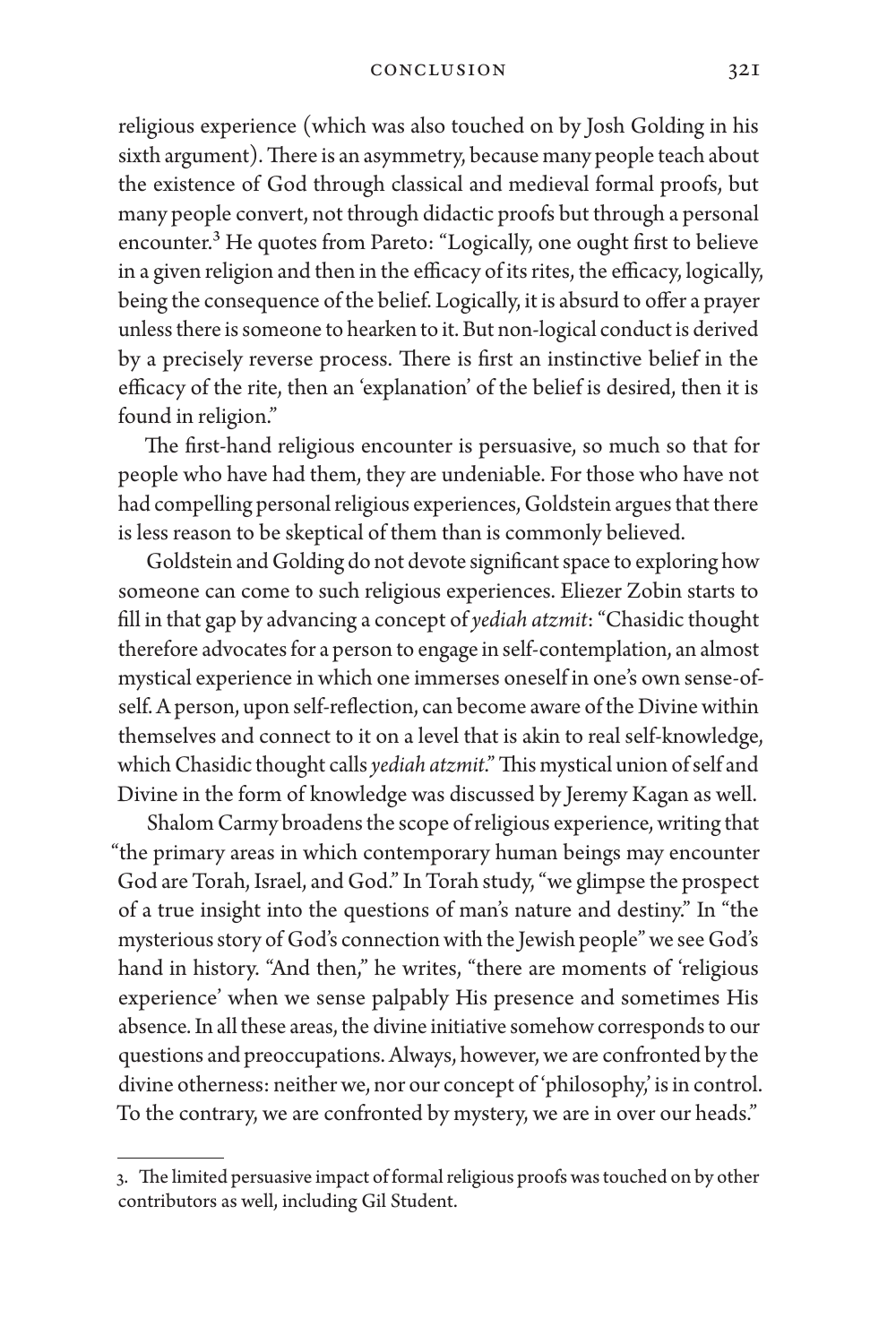A different line of argument is taken up by a couple of the essayists who make updated versions of the *Kuzari*'s argument that the basis of Jewish belief is the tradition handed down through the ages. Josh Golding makes the case for what he calls the Legacy Argument; in other words, we are born into a tradition, one that is a plausible starting point for our lives and should remain such unless proven untenable. (One wonders if our resistance to this argument might have something to do with the desire for control mentioned by Carmy. The fact that we are born as Jews – implying, perhaps, that Judaism should be the first place we look for answers – is beyond our control and an affront to our desire to see ourselves as blank slates working out the meaning of life from scratch.)

Along these lines, Simi Peters distinguishes between proof and evidence. While we don't have absolute proof that Judaism is true, she finds the "strongest evidence for the validity of Orthodox Judaism" in the tenacity and persistence of the Jew's belief. "Clearly," she writes, "something in the consciousness of the Jewish people will not allow us, as a people, to abandon God. Our passionate insistence upon an identity that demands so much of us, at such a high price, cannot be explained by reason alone." Jews can "choose to recognize the traces of the spiritual Big Bang that was the giving of the Torah, or ignore them."

Mark Gottlieb's essay represents a wide-ranging consideration of Strauss' relationship with Orthodox Judaism. While Strauss' defense of Orthodoxy might not be our own, Gottlieb argues we can claim him as a friend and be grateful for his interrogation of intellectual pretensions of secularism.

Moreover, as Gottlieb points out, there are a number of themes in Strauss' work that should encourage us to be more thoughtful about our own Orthodoxy, both at an individual and communal level. Strauss decried the efforts of his contemporaries to make Judaism palatable by "internalizing" or reinterpreting the core ideas of Judaism to fit their prejudices. Gottlieb sees a similar tendency at work today in some Orthodox circles. Laws that challenge contemporary sensibilities, especially in the area of sexual ethics, are drained of their force, either by historicizing them as the relics of a less enlightened age or by "kicking them upstairs." Quoting from Rabbi Aryeh Klapper, he calls this process the "chokification" of Judaism. This too, we might add, connects to the questions of knowledge, belief, and morality. Are all laws that don't – at first glance – make sense to be considered antiquated relics that need to be worked around by modern-day legalistic hairsplitters, or are the laws in the Bible designed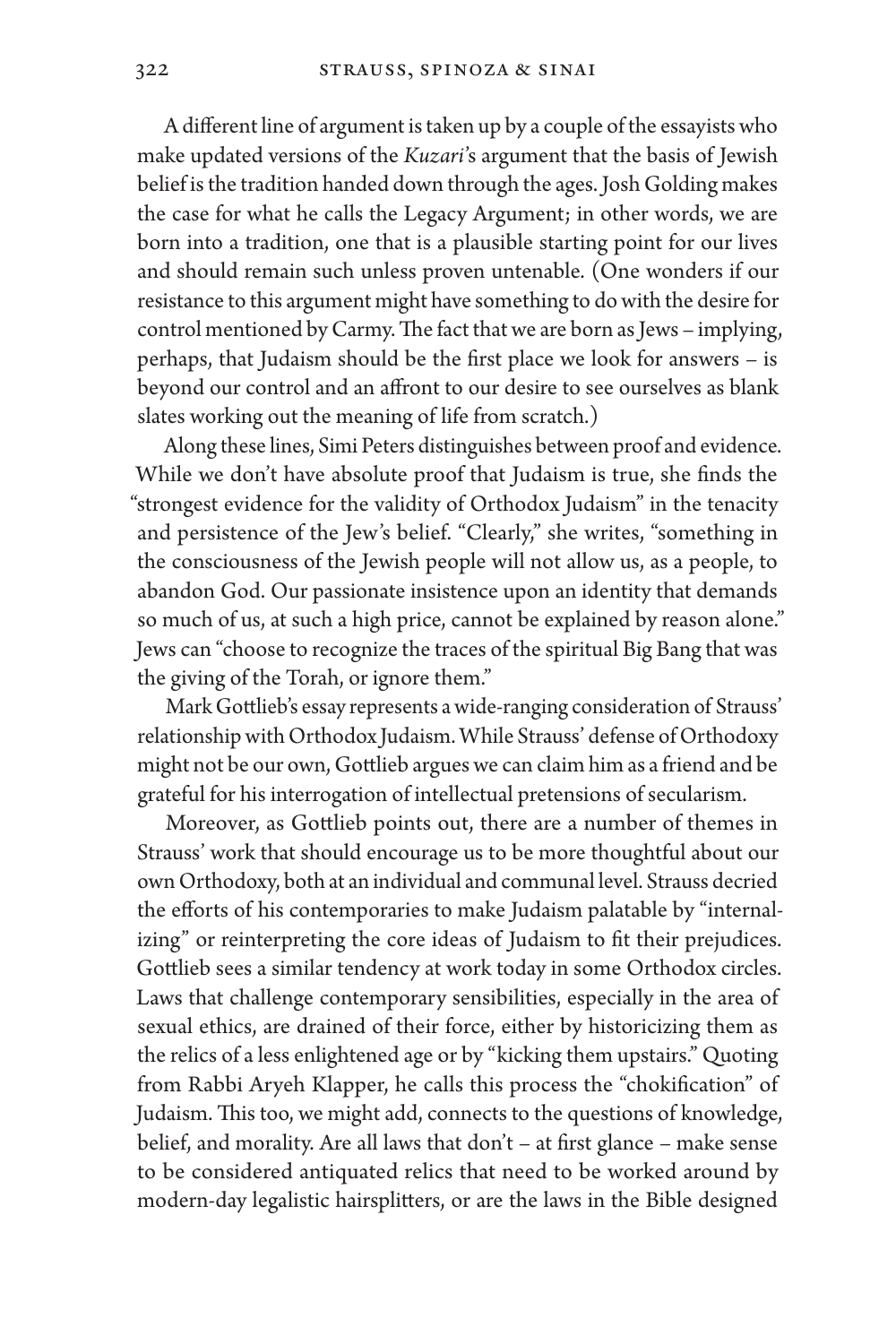to instill a holistic sensibility and value system even concerning some of the most pressing and sensitive questions of the hour?

Shalom Carmy, while not dismissive of Strauss himself, does dismiss his defense of Orthodoxy. Strauss' philosophical machinations, in his view, are quite distant from the inner religious life of actual Orthodox Jews. "Real people," Carmy writes, "do not live and die for a remote hypothesis." (This point is very similar to Koppel's argument that a hypothesis should not be tested just for validity, however trivial, but for the consequence and moral implications of such a hypothesis being true.)

Carmy critiques Strauss on another point. Strauss says that while belief in revelation can tolerate philosophy as a source of knowledge, the reverse is untrue – philosophy on its own cannot tolerate revelation as a source of knowledge, or as Strauss writes, "philosophy cannot leave it at a defense; it *must* attack."

Carmy also points out that Strauss takes a condescending view of "business-men," meaning non-specialists. And this growing dichotomy of laypeople and specialists (especially academics) should give us pause. Education, *talmud Torah*, and scholarship are paramount in Judaism – regardless of one's vocation. Non-specialists learn Torah regularly, have religious experiences, and engage in a search for meaning in their own way, whether or not the academics approve.

This collection was created and edited by non-specialists in an implicit effort to bridge the gap between specialists and regular, educated Jews. The Straussian method of leaning hard into scholarship and academia presents a double-edged sword. True, Torah learning is paramount, but one shouldn't need a Ph.D. in order to be an Orthodox Jew. Many of today's Jews are caught between Socrates' declaration that "The unexamined life is not worth living" and Wordsworth's plaint "We murder to dissect" – meaning that we engage in esoteric and irrelevant hairsplitting, when we could engage in equally rigorous examinations that are uplifting, satisfying, and spiritually edifying.

On one level, perhaps the questions raised in this collection are redundant or – despite our best efforts – too far removed from the concerns of the average Jew. As Simi Peters writes at the beginning of her article, "As a rule, Orthodox Jews are not preoccupied with the need to justify their faith. Like happily married couples for whom marriage is an essential part of life, believing Jews tend to live their faith rather than agonizing over it."

At the same time, we expect a lawyer to be able to explain the law, voters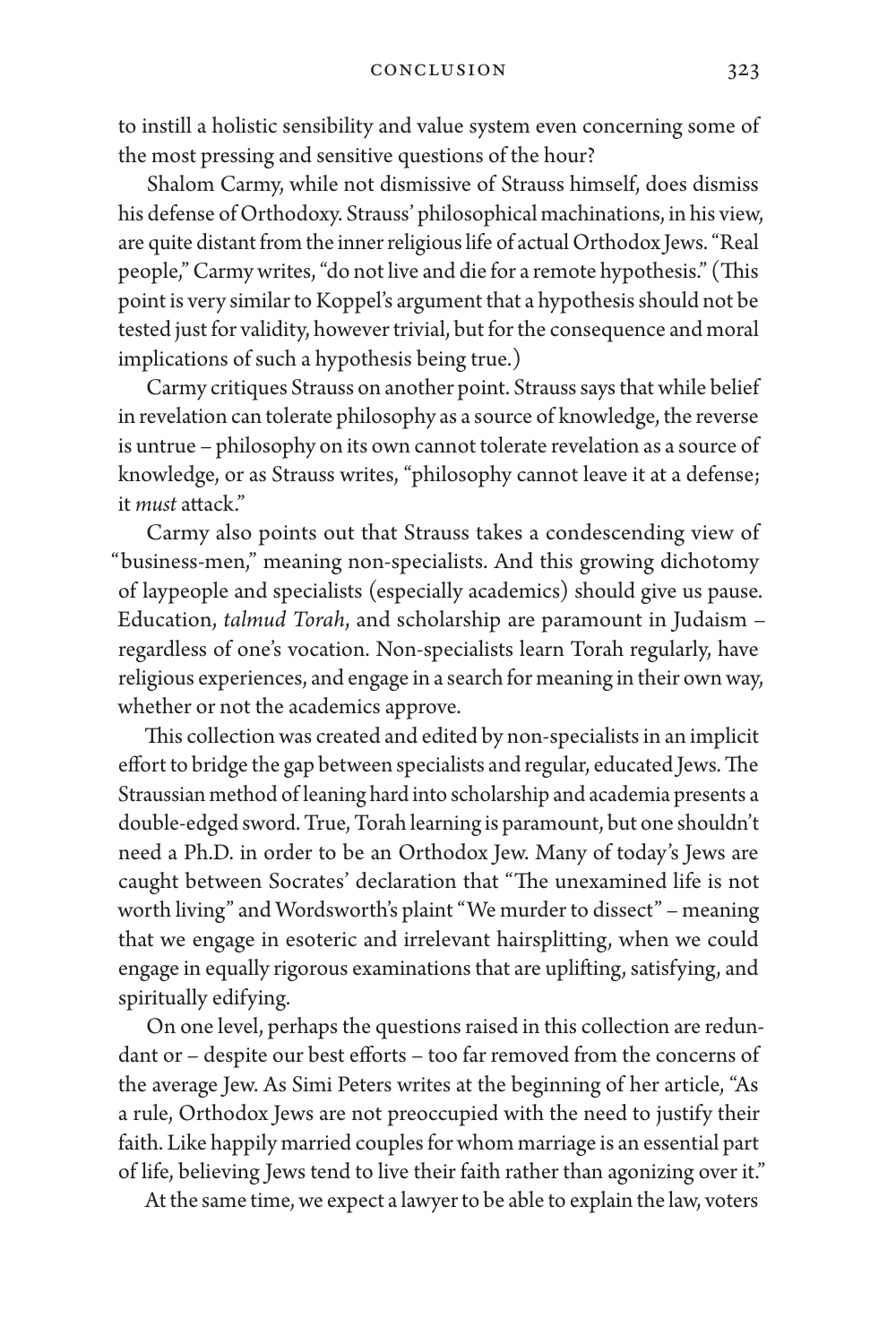to verbalize their political choices, and parents to explain their educational philosophies. If for no other reason than to explain to an inquisitive but respectful friend or co-worker, it is not unreasonable that Jews have a baseline ability to explain what they do and why they do it. Every Jew is responsible for his or her own religious choices and spiritual path and we often find a need to explain what we do and why we do it, not just to friends or co-workers, but to ourselves as well. Gil Student has written in many places that people need to learn to be adults and take responsibility for their Judaism. The articles in this collection, we hope, do not merely rehearse obsolete philosophical theories or engage in esoteric hairsplitting beyond the grasp or benefit of the common reader. Rather, these articles were designed to represent thoughtful contributions to particular questions raised by Strauss, specific criticisms by Spinoza against Orthodoxy, and wider questions about religious belief, knowledge, and practice.

Strauss, while not Orthodox himself, has done more than most to make Orthodox belief an intellectually viable option; for that we owe him a tremendous debt of thanks. At the same time, the inner or private life of faith, for an Orthodox Jew, does not resemble the good-natured defenses that Strauss proposed. It differs in some key features:

- Faith and knowledge are not necessarily antonymous or antagonistic, despite Strauss' presentation. Faith can be a stepping-stone to philosophy (Abramowitz), faith and knowledge may be effectively synonymous (Kahn), knowledge may be superior but not antagonistic (*Sefer Ha-Chinuch*), or faith unbuttressed by philosophy may be superior (*Kuzari*);
- Knowledge does not emerge merely from classical and medieval philosophy, but also from the living experience of engaging the Oral Law. Knowledge is not merely memorization but also interpretation, integration, and renovation. This point was made by many people, including the *Chazon Ish* and Rabbi Soloveitchik.
- Knowledge is not just an intellectual pursuit, it is a moral one as well. It is morally transformative and brings one closer to God (Moshe Koppel, Jeremy Kagan).

Perhaps more than anything else, these essays show that how specialists sometimes consider the proposition of God often has very little to do with how religious Jews – even ones versed in science and philosophy – establish